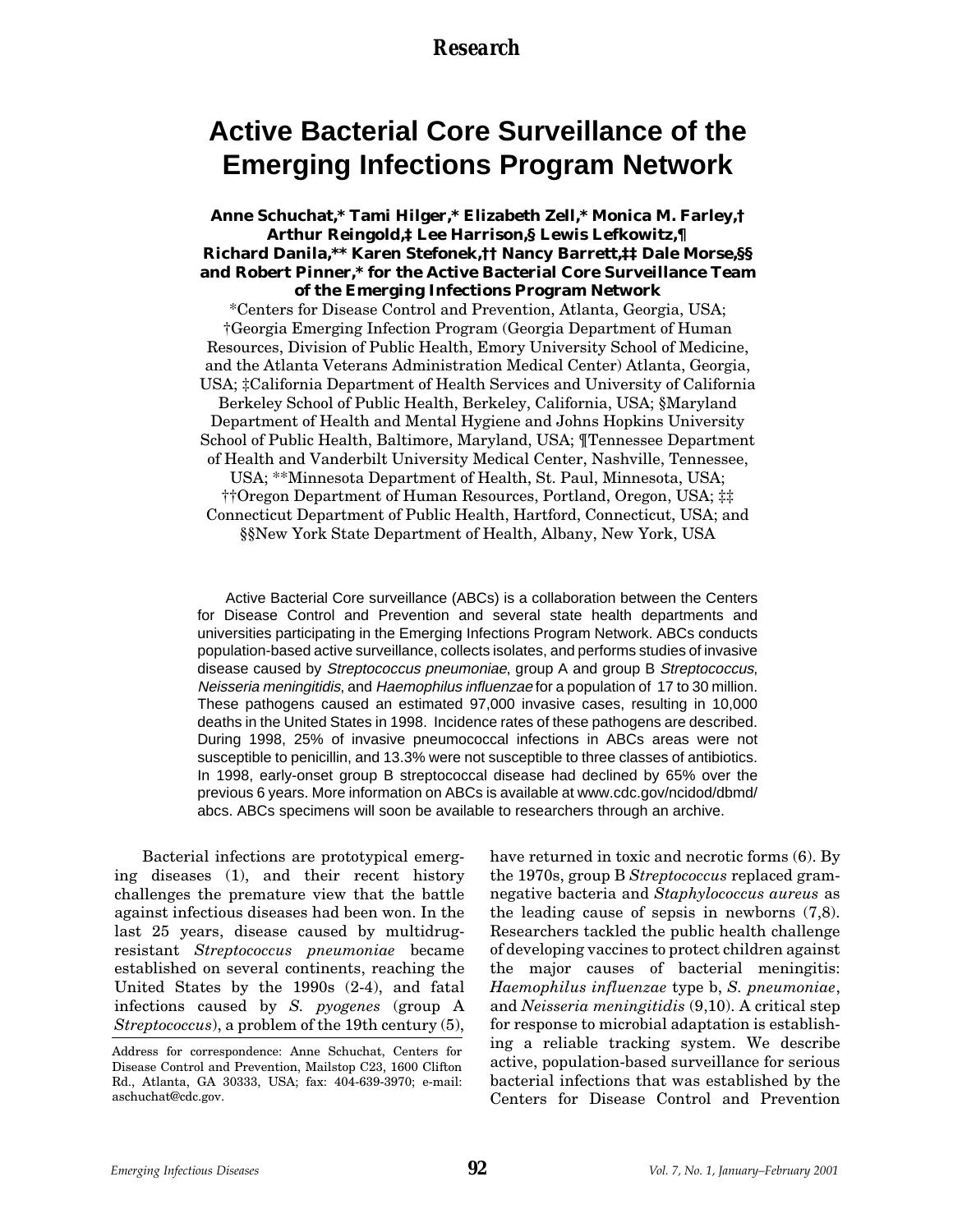(CDC) as part of its response to emerging infectious diseases (11,12).

Active Bacterial Core surveillance (ABCs) was designed to estimate the burden of community-acquired invasive bacterial infections that typically manifest as sepsis and meningitis. The system determines incidence and trends of these diseases in a multistate population and uses molecular and microbiologic methods to characterize the organisms causing infection. As prevention strategies against some pathogens are used routinely (9,13,14), ABCs evaluates their impact and identifies missed opportunities for their application. Established in four states in 1995, ABCs now operates within the eight states of the Emerging Infections Program (EIP) network, representing a population of more than 30 million and ascertaining cases from more than 600 clinical microbiology laboratories. A ninth EIP state, Colorado, initiated ABCs during 2000. ABCs currently focuses on surveillance and special studies related to five pathogens: *S. pneumoniae*, *H. influenzae*, *N. meningitidis*, group A *Streptococcus* (*S. pyogenes),* and group B *Streptococcus* (*S. agalactiae).*

ABCs' predecessor was the active surveillance program for invasive bacterial diseases established in 1988 (also sponsored by CDC), which evaluated the efficacy of *H. influenzae* type b vaccines in infants (15), identified dietary risk factors for sporadic listeriosis (16,17), and compared the cost-effectiveness of strategies for preventing group B streptococcal disease in newborns (18). ABCs has expanded the scope of targeted conditions to address additional emerging infections such as necrotizing fasciitis (the socalled flesh-eating disease) and streptococcal toxic-shock syndrome, both severe manifestations of disease caused by group A *Streptococcus.* ABCs also now monitors the emergence of drug resistance in the community-acquired pathogen *S. pneumoniae*. ABCs is one of three core activities conducted by EIPs; the others are FoodNet (19) and the Unexplained Critical Illness and Death Project (20). This article, a progress report of the first 5 years of the EIP network's ABCs project, identifies easily accessible resources from this system for public health and infectious disease constituencies.

### **ABCs Methods**

In 1999, ABCs was conducted in Connecticut as well as in part or all of the following states: California, Georgia, Maryland, Minnesota, New York, Oregon, and Tennessee (Figure 1). (For certain pathogens, surveillance is conducted statewide in Georgia, Maryland, Minnesota, and Oregon). The total population under surveillance in 1998 ranged from approximately 17.4 million for *S. pneumoniae* to 30.4 million for *N. meningitidis*.



Figure 1. States included in Active Bacterial Core surveillance in 1999. Surveillance for all pathogens was conducted statewide in Connecticut but in selected counties only for some or all pathogens in the other states.

A case is defined as isolation of one of the five pathogens from a usually sterile site (e.g., blood, cerebrospinal fluid, pleural fluid) in a resident of one of the surveillance areas. Detailed methods of case-finding, data collection, and laboratory audits conducted within ABCs have been described (10,21). The key features are active ascertainment of cases by state-based surveillance officers, who make regular contact with microbiology or infection control practitioners in all clinical microbiology laboratories processing sterile site cultures for the surveillance area; collection of isolates of the specified pathogens for laboratory testing by ABCs personnel (Table 1); and semiannual audits of all participating laboratories to identify missed cases. Because the surveillance is population-based and cases identified by audits are included in the final database, ABCs data are used to monitor incidence of these diseases in a large, defined population. With the use of race- and ageadjustment, ABCs data also permit annual projections of the estimated incidence as well as the estimated number of cases and deaths occurring in the entire United States. For national projections, cases with unknown race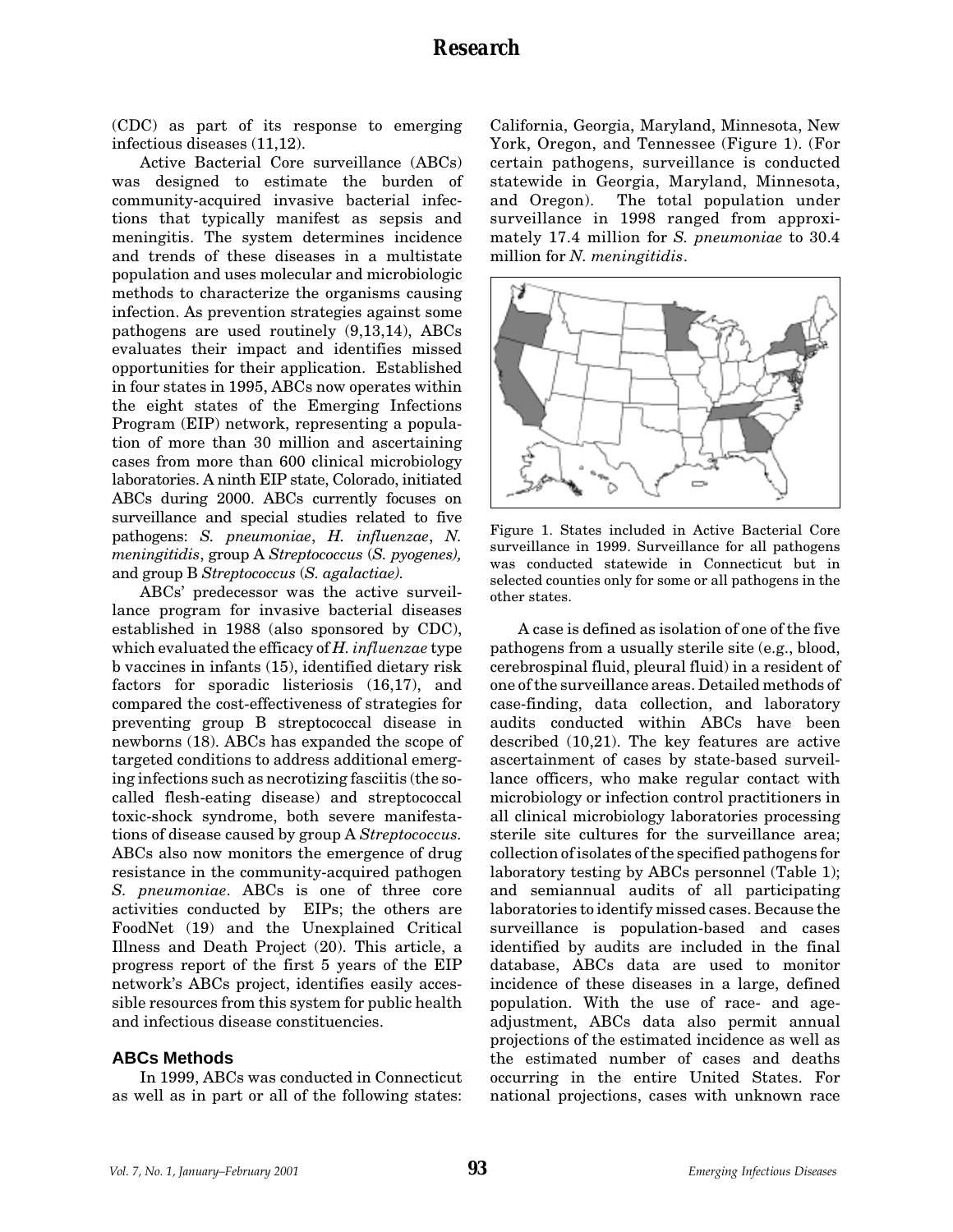| Table 1. Laboratory characterization of isolates collected |  |
|------------------------------------------------------------|--|
| as part of the Active Bacterial Core surveillance program  |  |

| Pathogen                 | Test(s)                                                                                                                                                                                                      |
|--------------------------|--------------------------------------------------------------------------------------------------------------------------------------------------------------------------------------------------------------|
| Group A Streptococcus    | emm- and T-typing for all<br>invasive isolates; antimi-<br>crobial susceptibility<br>testing of periodic samples                                                                                             |
| Group B Streptococcus    | Serotyping and antimicro-<br>bial susceptibility testing<br>of isolates for selected<br>surveillance areas                                                                                                   |
| Haemophilus influenzae   | Serotyping of all isolates<br>(a-f); molecular subtyping<br>of isolates as part of<br>special projects                                                                                                       |
| Neisseria meningitidis   | Molecular subtyping of<br>isolates in conjunction<br>with vaccine development;<br>antimicrobial resistance<br>on isolates periodically                                                                       |
| Streptococcus pneumoniae | Antimicrobial suscepti-<br>bility testing for all<br>invasive isolates;<br>serotyping on all invasive<br>isolates since January 1,<br>1998; subtyping of a<br>sample of isolates using<br>genotyping methods |

are distributed by area, on the basis of reported race distribution for known cases within eight age categories. U.S. census data for counties under surveillance and natality data on live births are the sources of denominators for incidence calculations; the most recent year's population data available with age and race information at the county level are used for rate calculations.

Core surveillance activities include collecting epidemiologic and clinical data and characterizing isolates in terms of antimicrobial susceptibility, serotype or serogroup, and subtyping. ABCs also conducts special studies that use the surveillance infrastructure but require collection of additional data by chart review, patient interviews, or analysis of ABCs data together with complementary data sources. ABCs uses the following indicators to monitor performance: sensitivity of >90% for active surveillance (based on total cases detected by surveillance and the laboratory audit); collection of >85% of isolates from cases; and enrollment of 90% of eligible participants into special studies.

ABCs is overseen by a steering committee consisting of CDC and state EIP representatives as well as external advisors from the public health, infectious disease, and microbiology fields. These parties convey views from key constituents and annually evaluate the need to add or subtract pathogens for surveillance. In 1999, CDC's National Center for Infectious Diseases awarded \$10.7 million through cooperative agreements to eight EIP states; approximately \$2.5 million (23%) of these funds supported ABCs-related activities.

### **Results**

### **Surveillance Highlights**

In 1998, 6,992 cases of invasive disease caused by the five pathogens were reported from the eight sites. The rates of invasive disease (per 100,000) ranged from 1.0 for *N. meningitidis* to 24.1 for *S. pneumoniae* (Table 2). An estimated 97,000 invasive infections and 10,000 deaths per year in the United States are due to *S. pneumoniae*, group A and B streptococci,

Table 2. Incidence, case-fatality ratio, projected U.S. cases and deaths, and proportion nonsusceptible to penicillin of invasive disease identified in the Active Bacterial Core surveillance (ABCs), 1998

|                                           | Group A<br><i>Streptococcus</i> | Group B<br><i>Streptococcus</i> | Haemophilus<br>influenzae | Neisseria<br>meningitidis | <i>Streptococcus</i><br>pneumoniae |
|-------------------------------------------|---------------------------------|---------------------------------|---------------------------|---------------------------|------------------------------------|
| Aggregate incidence <sup>a</sup>          | 3.8                             | 6.5                             | 1.4                       | 1.0                       | 24.1                               |
| Range by area <sup>a</sup>                | $2.6 - 4.1$                     | $4.8 - 8.5$                     | $1.1 - 2.3$               | $0.6 - 2.0$               | 20.0-28.9                          |
| Case-fatality ratio<br>in ABCs areas      | $12.2\%$                        | $9.5\%$                         | 13.9%                     | $13.7\%$                  | 9.3%                               |
| Projected U.S. cases                      | 10,200                          | 17,400                          | 3,900                     | 2,500                     | 63,000                             |
| Projected U.S. deaths                     | 1,300                           | 1,700                           | 500                       | 400                       | 6,100                              |
| Penicillin nonsusceptibility <sup>b</sup> | $\theta$                        | 0                               | $ -$                      | $1.1\%$                   | 25.0%                              |

 $aIncidence = cases per 100,000.$ 

bNonsusceptible includes isolates classified as either intermediate or resistant to penicillin. Results reflect testing of group A streptococcal isolates from 1997 (n=183) and group B streptococcal isolates from 1997 and 1998 combined (n=188).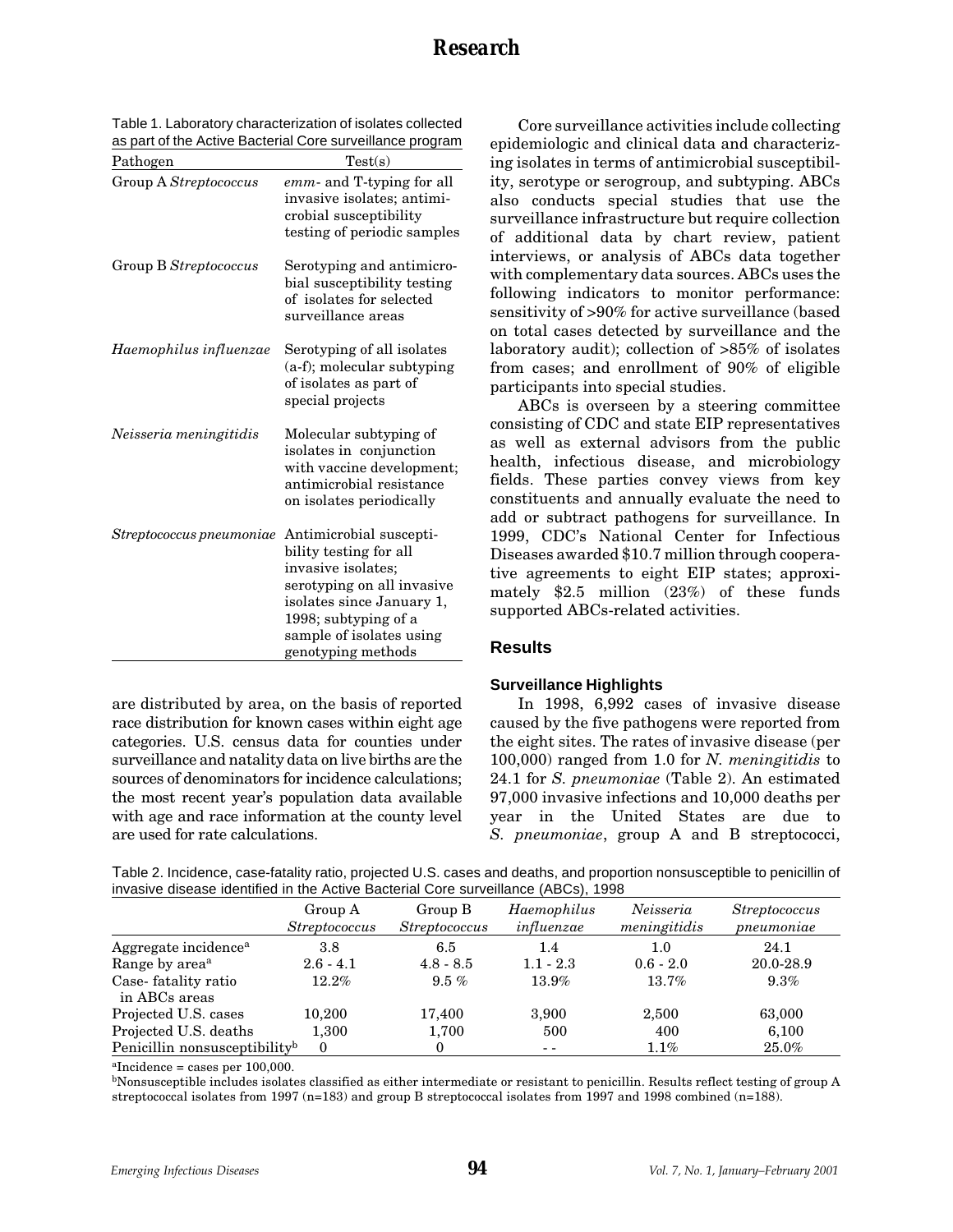*H. influenzae*, and *N. meningitidis*. Despite continued availability of effective antimicrobial agents for each pathogen, approximately 1 in 10 cases results in death (Table 2). Substantial geographic variation exists in the incidence of invasive infections caused by each pathogen (Table 2). Among invasive *S. pneumoniae* infections, the proportion caused by drugresistant organisms was three times higher in some areas than others (4); 8.4% of invasive pneumococci from New York were fully resistant to penicillin (MIC  $\geq$ 2.0), while 25.4% of isolates from Tennessee were penicillin resistant. No penicillin-nonsusceptible (intermediate or resistant) strains of group A or group B *Streptococcus* have been detected to date.

Recent temporal changes are most dramatic for invasive group B streptococcal disease among infants less than 1 week old (i.e., early-onset disease), which declined 65% from 1993 to 1998 (Figure 2), during a period when the incidence of disease in older infants and adults remained stable (22). Data from ABCs provide a reliable standard for evaluating alternative methods for surveillance of drug resistance in *S. pneumoniae*, including sentinel surveillance methods (4) and use of aggregate data from antibiograms from multiple hospitals (23). The recent emergence of serogroup Y meningococci, demonstrated by ABCs, suggests that vaccine companies should consider incorporating serogroup Y in new meningococcal vaccines. In addition, the diversity in the outer membrane proteins of serogroup B meningococcal strains suggests that vaccines against these

proteins may not be efficient means of preventing endemic serogroup B meningococcal disease.

### **Applied Research**

The population-based collections of isolates from ABCs are used to evaluate subtyping methods (24), identify genetic mechanisms of antimicrobial resistance, determine vaccine formulations (25,26), and assess capsular switching among organisms (for vaccines based on capsular types) (27,28). ABCs has identified population-based risk factors for disease in various age groups (Table 3). A case-control study of invasive pneumococcal disease in young children showed that attendance at day care was associated with a substantial attributable risk for disease (29). A similar study of invasive pneumococcal disease in 18- to 64-year-old adults who were not immunocompromised identified active and passive smoking, in addition to household contact with a child in day care, as independent risk factors for disease (30). Models of age- and serogroup- or serotype-specific rates of invasive meningococcal and pneumococcal disease in the ABCs population have compared the potential impact of diverse immunization strategies for meningococcal and combined meningococcal-pneumococcal vaccines on disease prevention (32). The increased risk for pneumonia death occurring several days after illness onset associated with antimicrobial-resistant strains of *S. pneumoniae* was demonstrated by using multistate clinical and epidemiologic data from ABCs (33).

Figure 2. Invasive group B streptococcal disease in infants less than 1 week of age per 1,000 live births and in adults  $\geq 65$ years of age per 100,000 population, Active Bacterial Core surveillance, 1993-1998 (adapted from ref. 22).

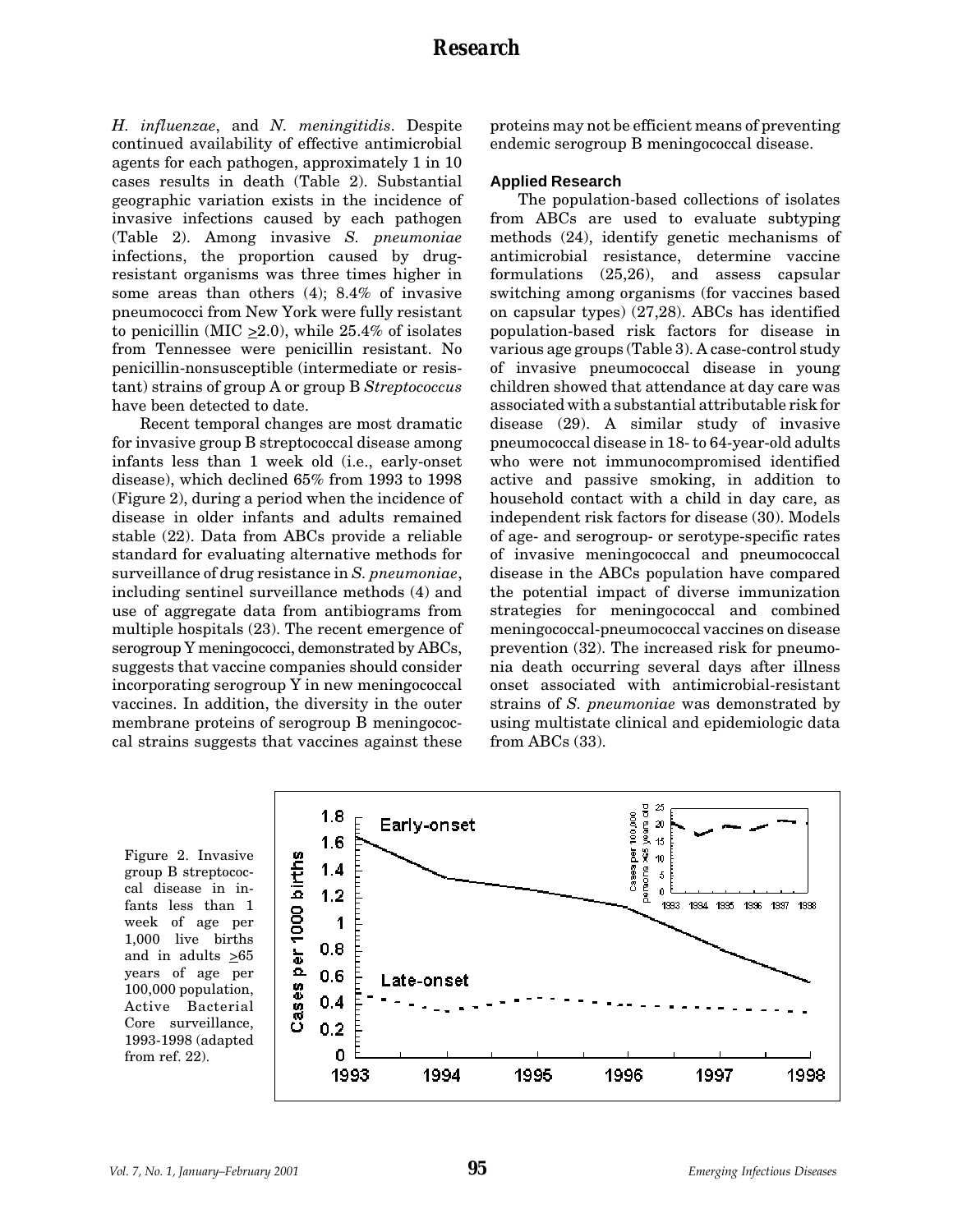| Pathogen                 | Age group,<br>other criteria                   | Factors associated with increased<br>risk by multivariate analysis                                             | References          |
|--------------------------|------------------------------------------------|----------------------------------------------------------------------------------------------------------------|---------------------|
| Streptococcus pneumoniae | <5 years old                                   | Child-care attendance, underlying<br>conditions, lack of breast-feeding,<br>household crowding                 | 29                  |
|                          | 18-64 years old,<br>not immuno-<br>compromised | Active or passive smoke exposure,<br>black race, chronic diseases, household<br>contact with child in day care | 30                  |
| Neisseria meningitidis   | All ages                                       | Active or passive smoke exposure,<br>underlying conditions, steroid use,<br>attendance at new school           | 31                  |
| Group B Streptococcus    | <7 days old                                    | Black race, low birth weight,<br>maternal age $\langle 20 \rangle$ years                                       | CDC, unpub.<br>data |

Table 3. Population-based risk factors for invasive disease, identified by Active Bacterial Core surveillance

#### **Infrastructure**

ABCs provides participating state health departments active contact with all acute-care hospitals and reference microbiology laboratories in the surveillance area. This network provides an infrastructure for public health communication and education, as well as a network of key contacts available for response to new or emerging concerns. Periodic surveys of laboratories within ABCs determined the adequacy of methods used to detect group B *Streptococcus* from prenatal screening specimens (34), the computerization of clinical microbiology laboratories and readiness for electronic laboratory-based reporting, and the routine procedures used by ABCs laboratories to detect antimicrobial resistance among *S. pneumoniae*, *S. aureus,* and several other organisms (35). ABCs and other EIP personnel have provided assistance with multistate response efforts to determine the burden of Creutzfeldt-Jakob disease (36) and contributed to efforts to determine the rate of rotavirus vaccine-related intussusception (37). Further, the presence of ABCs personnel in state health departments and academic institutions has strengthened communication links required for accurate reporting and feedback.

### **Prevention**

Since publication of consensus guidelines for the prevention of group B streptococcal disease in newborns, ABCs assessed the implementation of prevention practices and identified opportunities for preventing more cases. ABCs showed that hospital obstetric programs' adoption of policies to prevent group B streptococcal infection increased significantly (38) and that hospitals

that had adopted or revised a policy in 1996 had significantly fewer cases in 1997 (39). ABCs is also tracking the characteristics of newborn group B streptococcal cases that continue to occur despite prevention guidelines to determine whether these represent failures of intrapartum antibiotic prophylaxis or failure to offer such prophylaxis to mothers at risk. In several EIPs, pilot prevention programs are in place to identify efficient ways to reduce the incidence of disease caused by ABCs pathogens. These include a multifaceted program to reduce inappropriate antibiotic use in the Baltimore metropolitan area and efforts to promote pneumococcal polysaccharide vaccine in populations at high risk in Rochester, New York; Minneapolis-St. Paul, Minnesota; metropolitan Atlanta, Georgia; and Portland, Oregon. The Connecticut and Minnesota health departments conducted demonstration projects that integrated prevention of group B streptococcal disease into routine perinatal care, building on successes with hepatitis B perinatal prevention programs and contributing to reduction of perinatal HIV transmission (40,41).

### **Discussion**

Nearly 100,000 invasive infections and 10,000 deaths caused by ABCs pathogens occur annually in the United States. Because few states routinely collect data and isolates for all of these infections, ABCs helps monitor disease and evaluate prevention programs at the national level. ABCs has now developed robust estimates of the magnitude of disease and deaths attributable to the five invasive pathogens (Table 2). A number of future priorities have been identified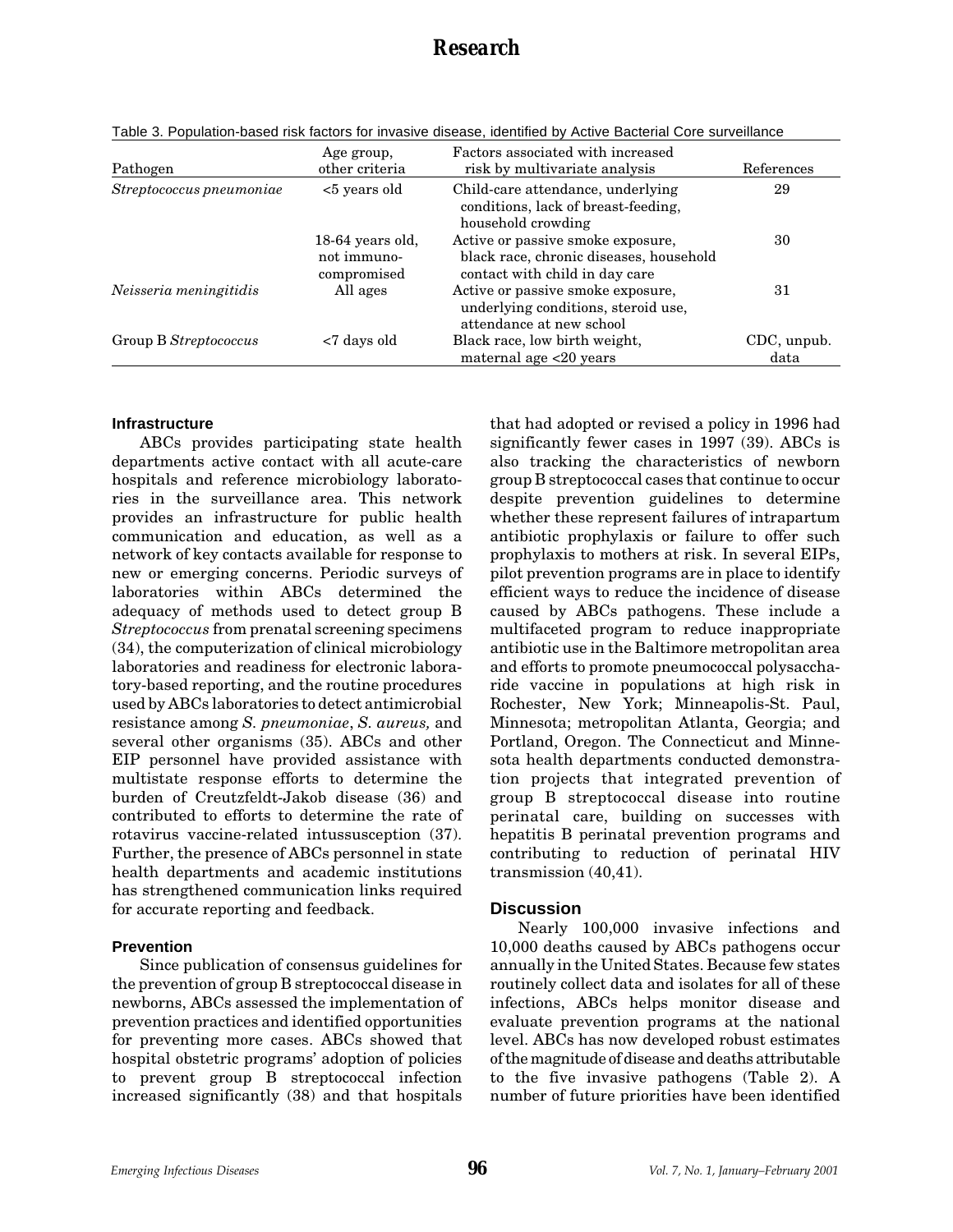that take advantage of the careful characterization of isolates associated with invasive infection. Licensure and introduction of a seven-valent conjugate vaccine against *S. pneumoniae* necessitate evaluation of the impact of this new prevention tool on target populations (Table 4). Of particular interest will be evaluating whether indirect effects similar to those seen with the Hib vaccine (42) occur. The large birth cohort under surveillance through ABCs and the longitudinal data on both early-onset cases and hospital policies for disease prevention offer the opportunity to compare the two alternative strategies for group B streptococcal prevention (screeningbased vs. risk-based) through two studies during the next few years. ABCs will continue to contribute to tracking progress in Hib elimination, monitor for emergence of other serotypes of *H. influenzae*, and provide data on strain-specific disease (e.g., serotype, serogroup, outer membrane type). Such information is valuable for evaluating new vaccines for group B *Streptococcus* and serogroup B meningococcus. ABCs data will also be used to define clusters of invasive group A streptococcal disease and to model the impact of possible strategies and new formulations of pneumococcal vaccines targeted against pneumococcal pneumonia in adults (Figure 3) as well as vaccines targeted against invasive group A *Streptococcus* syndromes.

The molecular biology revolution and improved understanding of host-pathogen interactions offer great potential to advance knowledge about ABCs bacteria. Emerging antimicrobial resistance and other forms of pathogen adaptation (e.g., capsular switching) lend an urgency to such research. Specimens from invasive disease surveillance represent well-characterized, population-based collections with relevant clinical and demographic information. These provide a

Table 4. Future priorities for Active Bacterial Core surveillance (ABCs) project

- 1. Define invasive group A *Streptococcus* clusters.
- 2. Determine effectiveness of screening vs. riskbased prevention strategies for perinatal group B streptococcal disease.
- 3. Determine feasibility of eliminating invasive disease caused by *Haemophilus influenzae* type b.
- 4. Quantify culture-negative, polymerase chain reaction-positive meningitis.
- 5. Measure direct and indirect effects of introducing a seven-valent pneumococcal conjugate vaccine.



Figure 3. Age-specific incidence (per 100,000) and case-fatality ratio (percent) of invasive pneumococcal disease, Active Bacterial Core surveillance, 1998.

valuable resource for basic and applied research focused on issues as varied as new drug and vaccine development, evaluation of mechanisms of virulence and antimicrobial resistance, and genetic research. ABCs is planning to make these strains available to outside researchers and industry through a preserved collection. Such a specimen bank could provide a lasting legacy of the work of hundreds of infection control practitioners, clinical microbiology laboratories, and ABCs surveillance collaborators.

To ensure that ABCs' lessons learned within the EIP network reach other public health constituents, a number of efforts are under way. Additional details of the surveillance system and outreach materials are available at http:// www.cdc.gov/ncidod/dbmd/abcs. Other educational materials are available at http:// www.cdc.gov/ncidod/dbmd/gbs and at http:// www.cdc.gov/ncidod/dbmd/antibioticresistance. For laboratories evaluating new strains of group A *Streptococcus*, genetic sequencing data of all strains described thus far are also available on the web. A similar site for meningococcal isolates is under development.

### **Conclusions**

ABCs is a model of collaboration between public health and academia. The system provides reliable data that can be used to address critical public health concerns, improve understanding of emerging infections, and help prevent the consequences of these infections. While the past 5 years have helped quantify the magnitude of disease caused by these pathogens and document increasing antibiotic resistance in some of them, the future provides several challenges. To remain a vital component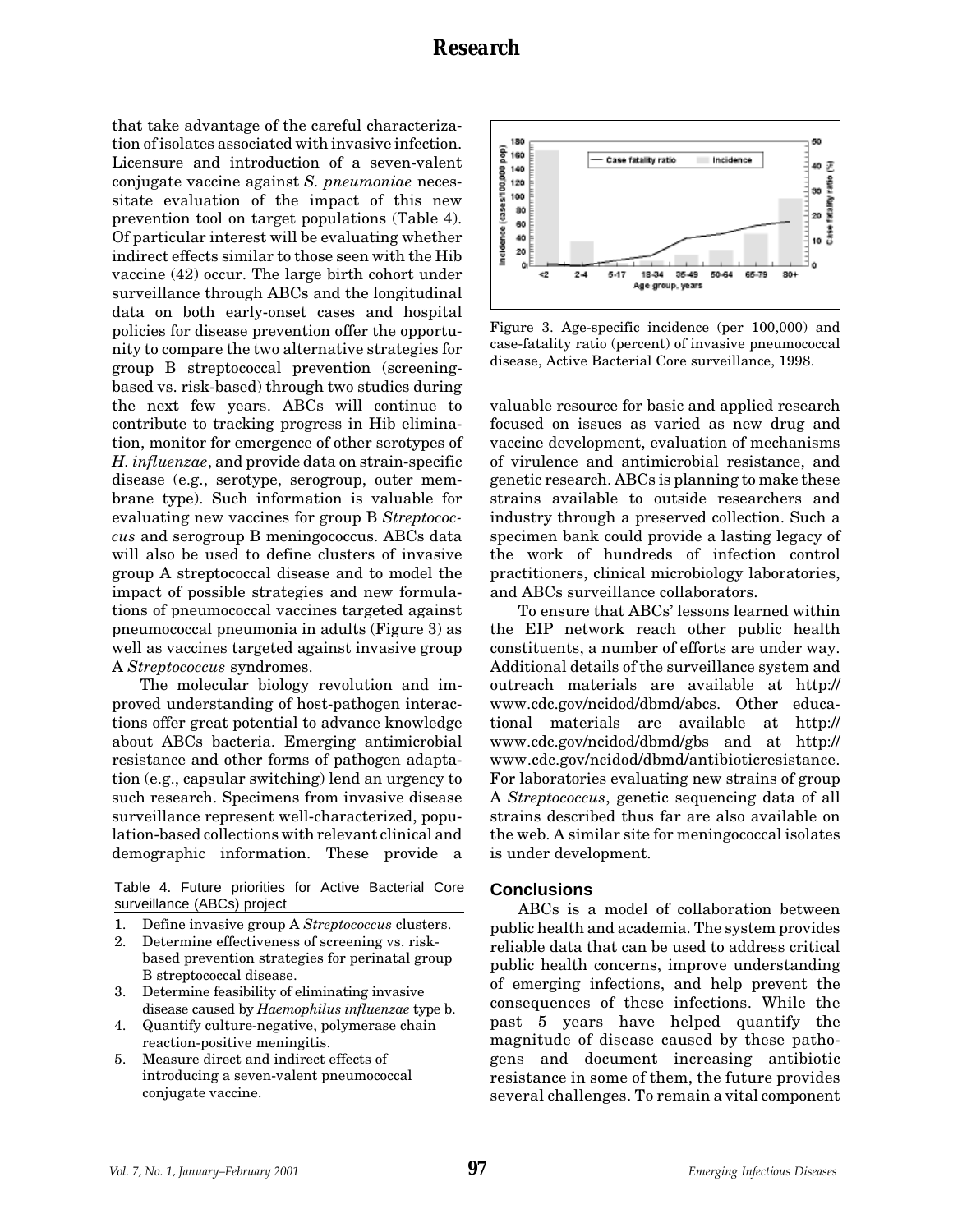in the nation's efforts to prevent and control emerging infectious diseases, ABCs will need to incorporate surveillance and research tools of the 21st century, including electronic laboratorybased reporting, genotyping of pathogens, and improved communication to promote behavioral change and adoption of practice guidelines.

#### **Acknowledgments**

We thank the National Center for Infectious Diseases Emerging Infections Program and infection control practitioners and clinical microbiologists who collaborate on ABCs. We also thank the following additional members of the ABCs team: California: Duc Vugia, Gretchen Rothrock, Pam Daily, Lisa Gelling; Connecticut: James Hadler, Matt Cartter, Pat Mshar, Craig Morin, Aaron Roome, Heather Linardos; Georgia: Paul Blake, David Stephens, Kathryn Arnold, Wendy Baughman, Katherine McCombs, Sabrina Burden, Patricia Martell-Cleary, Mathew Sattah; Maryland: Margaret Pass, Diane Dwyer; Minnesota: Ruth Lynfield, Catherine Lexau, Jean Rainbow, Karen White, Lori Triden, Brenda Sayler; New York: Perry Smith, Shelly Zansky, Barbara Damaske, Nancy Bennett, Glenda Smith, Nellie Dumas, Brian Sauders, Hwa Gan Chang; Oregon: Paul Cieslak, Linda Duke; Tennessee: Allen Craig, William Schaffner, Brenda Barnes, Carolyn Gilmore; CDC: Katherine Robinson, Chris Van Beneden, Cynthia Whitney, Nancy Rosenstein, Carolyn Wright, Kathleen Shutt, Melissa Berkowitz, Falgunee Parekh, Richard Facklam, Bernard Beall, John Elliott, and Tanja Popovic.

Dr. Schuchat is chief of the Respiratory Diseases Branch at the Centers for Disease Control and Prevention. Her research interests include group B streptococcal disease, evaluation of vaccines against meningitis and pneumonia, and prevention of perinatal infections.

#### **References**

- 1. Lederberg J, Shope RE, Oaks SCJ. Emerging infections: microbial threats to health in the United States. Washington: National Academy Press; 1992.
- 2. Centers for Disease Control and Prevention. Defining the public health impact of drug-resistant *Streptococcus pneumoniae*: report of a working group. MMWR Mor Mortal Wkly Rep 1996;45(No.RR-1):1-14.
- 3. Klugman KP. Pneumococcal resistance to antibiotics. Clin Microbiol Rev 1990;3:171-96.
- 4. Centers for Disease Control and Prevention. Geographic variation in penicillin resistance in *Streptococcus pneumoniae*—selected sites, United States, 1997. MMWR Mor Mortal Wkly Rep 1999;48:656-61.
- 5. Charles D, Larsen B. Streptococcal puerperal sepsis and obstetric infections: a historical perspective. Rev Infect Dis 1986;8:411-22.
- 6. Schwartz B, Facklam RR, Breiman RF. Changing epidemiology of group A streptococcal infection in the USA. Lancet 1990;336:1167-71.
- 7. Freedman RA, Ingram DL, Gross I, Ehrenkranz PA, Warshaw JB, Baltimore RS. A half century of neonatal sepsis at Yale, 1928 to 1978. Am J Dis Child 1981;135:140-4.
- 8. McCracken GH. Group B streptococci: the new challenge in neonatal infections. J Pediatr 1973;82:703-6.
- 9. Centers for Disease Control and Prevention. Recommendations for use of *Haemophilus influenzae* b conjugate vaccines and a combined diphtheria, tetanus, pertussis and *Haemophilus* b vaccine. Recommendations of the Advisory Committee on Immunization Practices (ACIP). MMWR Mor Mortal Wkly Rep 1993;42(RR-13):1-15.
- 10. Schuchat A, Robinson K, Wenger JD, Harrison LH, Farley M, Reingold AL, et al. Bacterial meningitis in the United States in 1995. N Engl J Med 1997;337:970-6.
- 11. Centers for Disease Control and Prevention. Addressing emerging infectious disease threats: a prevention strategy for the United States. Atlanta: Centers for Disease Control and Prevention; 1994.
- 12. Centers for Disease Control and Prevention. Preventing emerging infectious diseases: a strategy for the 21st century. Atlanta: Centers for Disease Control and Prevention; 1998.
- 13. Schuchat A, Whitney C, Zangwill K. Prevention of perinatal group B streptococcal disease: a public health perspective. MMWR Mor Mortal Wkly Rep 1996;45(No. RR-7):1-24.
- 14. Centers for Disease Control and Prevention. Prevention of pneumococcal disease: recommendations of the Advisory Committee on Immunization Practices (ACIP). MMWR Mor Mortal Wkly Rep 1997;46(RR-8):1-24.
- 15. Wenger JD, Pierce R, Deaver K, Plikaytis BD, Facklam RR, Broome CV. Efficacy of *Haemophilus influenzae* type b polysaccharide-diphtheria toxoid conjugate vaccine in US children aged 18-59 months. Lancet 1991;338:395-8.
- 16. Schuchat A, Deaver K, Wenger JD, Plikaytis BD, Mascola L, Pinner RW, et al. Role of foods in sporadic listeriosis. I: case-control study of dietary risk factors. JAMA 1992;267:2041-5.
- 17. Pinner RW, Schuchat A, Swaminathan B, Hayes PS, Deaver KA, Weaver RE, et al. Role of foods in sporadic listeriosis. II: microbiologic and epidemiologic investigation. JAMA 1992;267:2046-50.
- 18. Mohle-Boetani J, Schuchat A, Plikaytis BD, Smith D, Broome CV. Comparison of prevention strategies for neonatal group B streptococcal infection: a populationbased economic analysis. JAMA 1993;270:1442-8.
- 19. Centers for Disease Control and Prevention. The Foodborne Diseases Active Surveillance Network, 1996. MMWR Mor Mortal Wkly Rep 1997;46:258-61.
- 20. Perkins BA, Flood JM, Danila R, Holman RC, Reingold AL, Klug LA, et al. Unexplained deaths due to possibly infectious causes in the United States: defining the problem and designing surveillance and laboratory approaches. Emerg Infect Dis 1996;2:47-53.
- 21. Zangwill KM, Schuchat A, Wenger JD. Group B streptococcal disease in the United States, 1990: report from a multistate active surveillance system. MMWR Mor Mortal Wkly Rep 1992;41(SS-6):25-32.
- 22. Schrag S, Zywicki S, Farley MM, Reingold AL, Harrison LH, Lefkowitz LB, et al. Group B streptococcal disease in the era of intrapartum antibiotic prophylaxis, 1993-1998. N Engl J Med 2000;342:15-20.